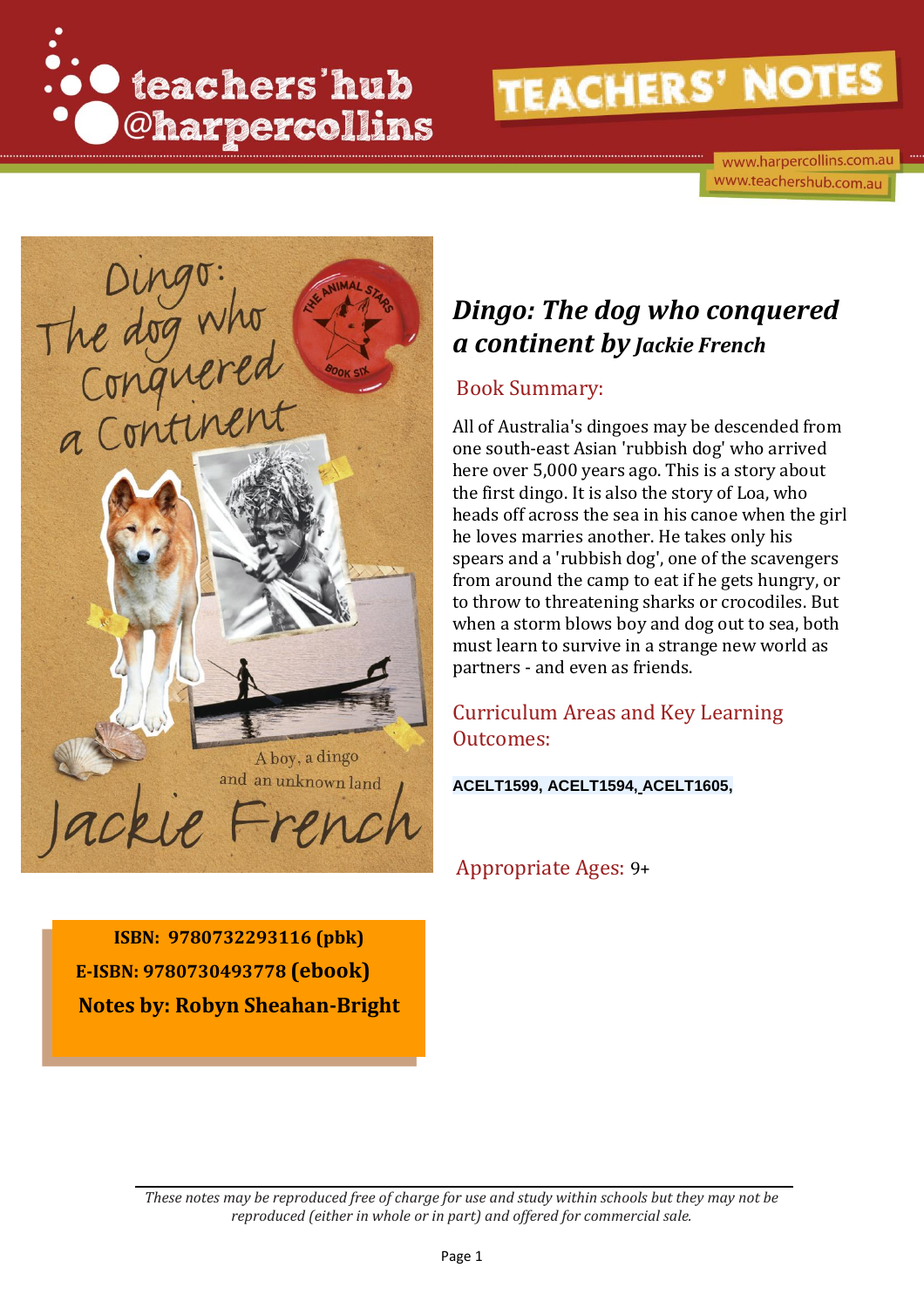

www.harpercollins.com.au www.teachershub.com.au

# **Contents**

Introduction

About the Author

Author Inspiration

Study Notes on Themes and Curriculum Areas

- Literacy and Language
- $\bullet$  SOSE
- Science -Dingoes, -Seasons
	- -Fire
	- -Geography
	- -Cycle of Life

Questions for reading and discussion

Bibliography

About the Author of the Teachers' Notes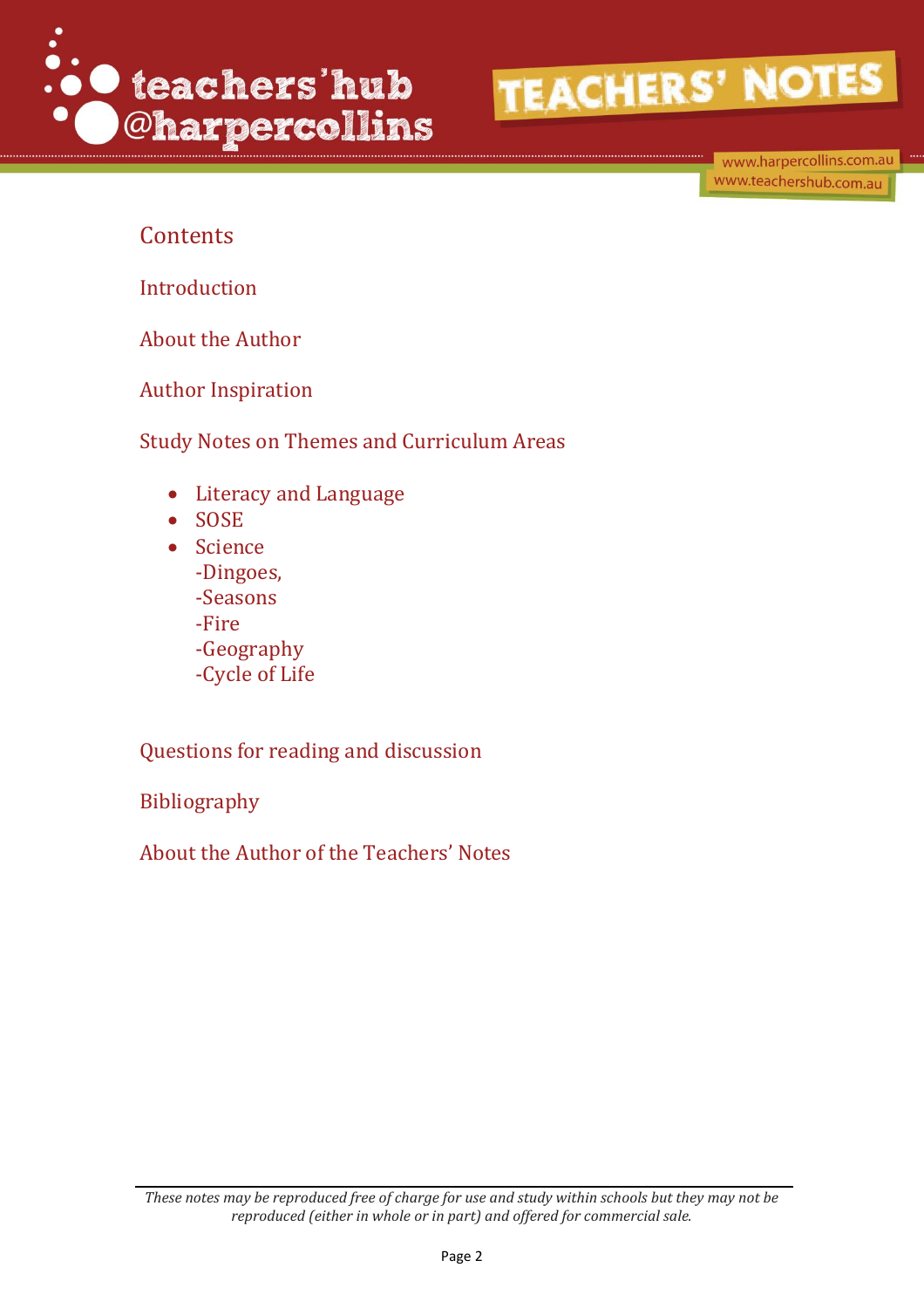

www.harpercollins.com.au www.teachershub.com.au

# Introduction

'A man and a dog were far more powerful than man or dog alone.' (p 121)

A boy and a rubbish dog find themselves alone — first on the ocean and then in a new land south of where they were born. There they have to fight for survival and adapt to a new, often frightening, and lonely environment. They survive a storm at sea, injury, thirst, hunger fearsome predators, and the change of seasons and then learn to live off this new land. They miss their families and friends but the bond between them becomes the most important factor in their adjustment and healing.

This is a survival story, an adventure, an imagined history, and a moving account of a boy growing up alongside a dog which becomes his best friend.

### About the Author

**Jackie French is the Australian National Children's Laureate for 2014 and 2015 and Senior Australian of the Year 2015** she is also an historian, ecologist, dyslexic, and a passionate worker for literacy, the right of all children to be able to read, and the power of books.

Jackie's writing career spans 25 years, 148 wombats, over 140 books, 36 languages, 3,721 bush rats, and over 60 awards in Australia and overseas.

Jackie wrote her first children's book `Rainstones' in a desperate attempt to earn \$106.40 to register her car, while living in a shed with a wallaby called Fred, a black snake called Gladys and a wombat called Smudge. The editor at HarperCollins said it was the messiest, worst spelt manuscript they'd ever received. The mess was because Smudge the wombat left his droppings on the typewriter every night. The spelling was because Jackie is dyslexic. Jackie recommends all beginning writers misspell their first book so it stands out of the pile.

[www.jackiefrench.com.au](http://www.jackiefrench.com.au/)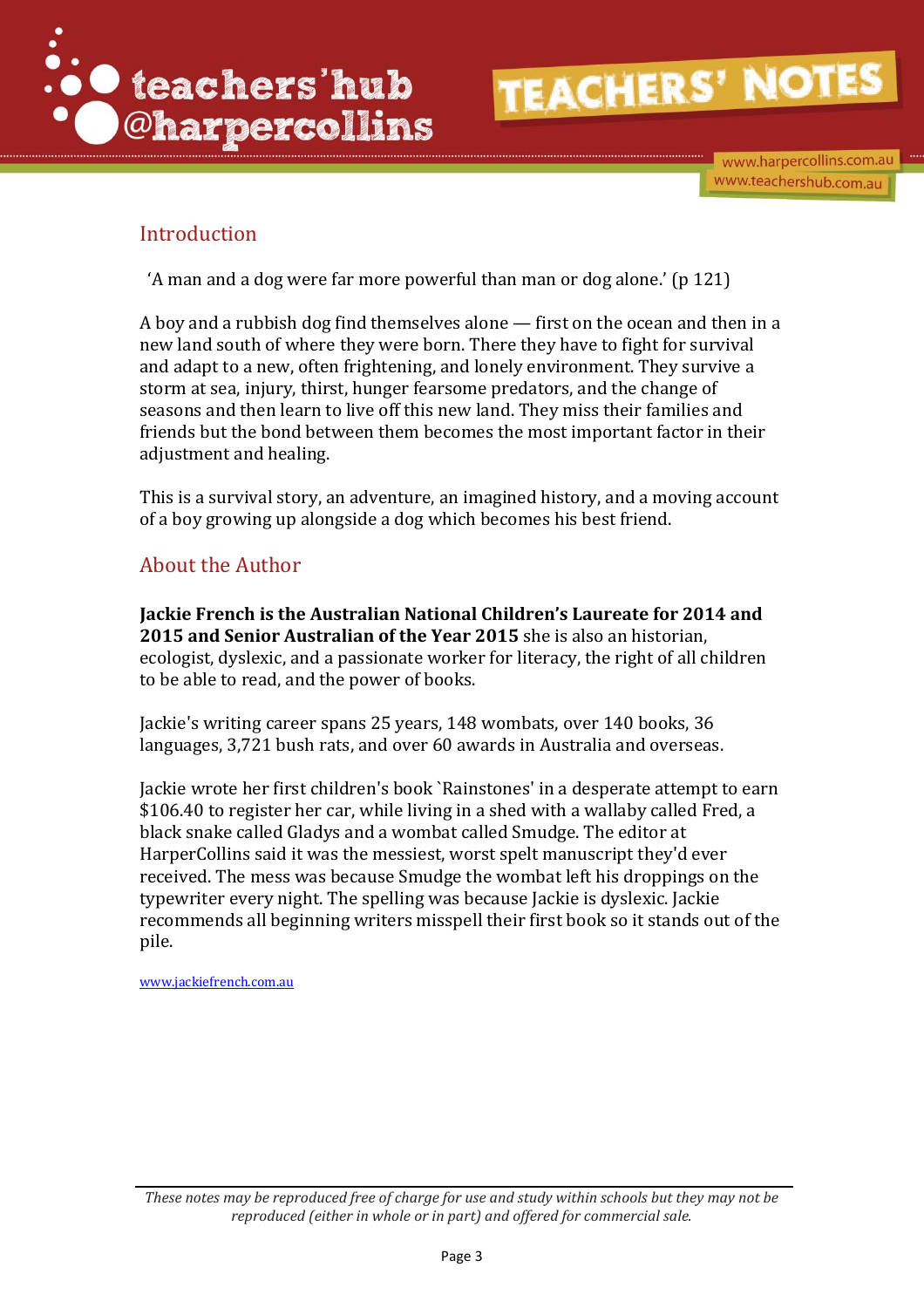

www.harpercollins.com.au www.teachershub.com.au

# Author inspiration

Jackie says:

'I met my first dingo when I was seven years old, living temporarily on Bribie Island in Queensland when recovering from an illness. We had had a pet dog most of my life. But this was no pet — she was a wild animal who has chosen to live with humans.

Bribie back then has no bridge to the mainland, one proper road, and a bus held together with binding twine to take you from one end to the other. The dingos howled at night and the emus tried to steal your lunch.

And then we went home, to the world of pets. But I couldn't forget the joy of living with a wild animal who had chosen to be friends with human beings. Years later I would make friends with wombats, wallabies, other wild creatures. But the last dingos in the area where I've lived most of my life now had been killed by poisoned baits.

Dingo: The Dog who Conquered a Continent began when I first read the amazing research that all dingos may be descended from one pregnant female. Who was she? And how did she get here? The wild 'rubbish dog' in Dingo is the dog I knew, when I was seven, with a little of the dog who sat with his head on my feet as I wrote the book that is dedicated to him.'

# Study notes on themes and curriculum topics

#### • Friendship

Discussion Point: 'Had anyone ever had a friendship with animals like this before?' Discuss this novel in relation to other texts about friendships between humans and animals.

Discussion Point: 'He was all she had.' (p 74) Does the dog become dependent on Loa, or is Loa just as dependent on the dog?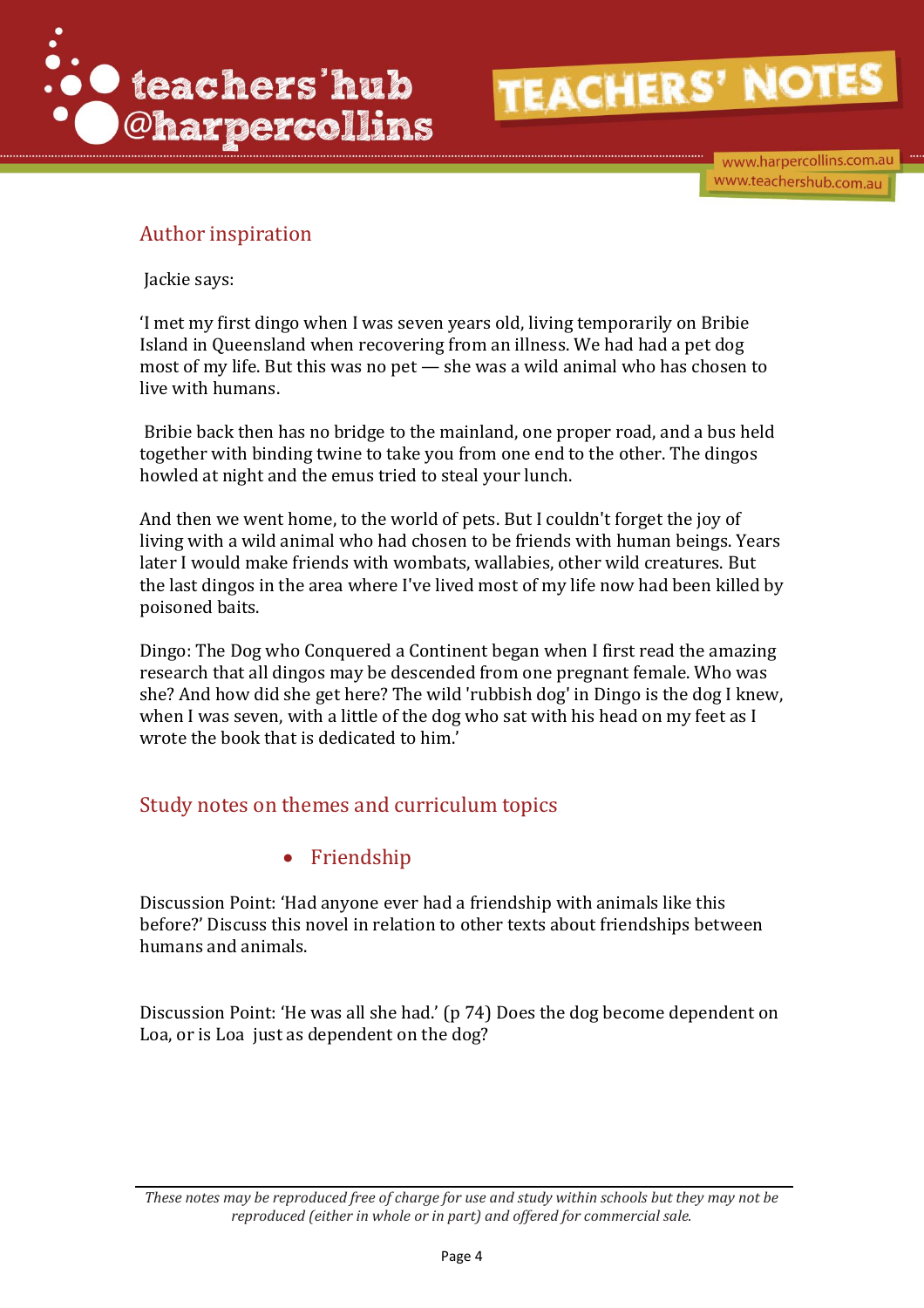



www.harpercollins.com.au www.teachershub.com.au

### • Adventure

Discussion Point: 'Haven't you ever dreamed of new places, Loa? Something beyond the hunting ground and the lagoon?' (p 14) Discuss with students their dreams of faraway places. What sorts of places would they like to visit?

Clan

Discussion Point: 'The loss of his clan hurt like a wound.' (p 95) How would it feel to lose your family and your community? How might you have coped?

#### Survival

Discussion Point: 'He had learned to live with this new land. Now it was time to learn its people too.' (p 135) How important to survival is learning about the landscape and the people who inhabit it? Read about the experiences of early settlers and explorers in Australia and how they tragically misread the land and failed to understand how to survive in it.

Activity: How would you have felt if isolated in a canoe as Loa was when the storm hit them (p 33)?

• Growing Up

Discussion Point: 'Bony Boy, she thought, not a pup but not grown up either.' (p 23) Loa grows older in the book and physically changes as he becomes stronger. But there are other things which make him into a man. Discuss the factors and incidents in the novel which make him more mature.

Discussion Point: 'She saw a hunter. A man, his muscles stronger form the last hear year of work, not the boy he'd been such a short time earlier. A man who could survive alone, who could make a camp from nothing. A warrior who commanded animals. That's me, he thought.

That's who I am now.' (pp 143-4) This quote gives some idea of the qualities which Loa feels make him a man. What other qualities make a boy into a man? eg His love for Arrunna makes him feel a new maturity too.

*These notes may be reproduced free of charge for use and study within schools but they may not be reproduced (either in whole or in part) and offered for commercial sale.*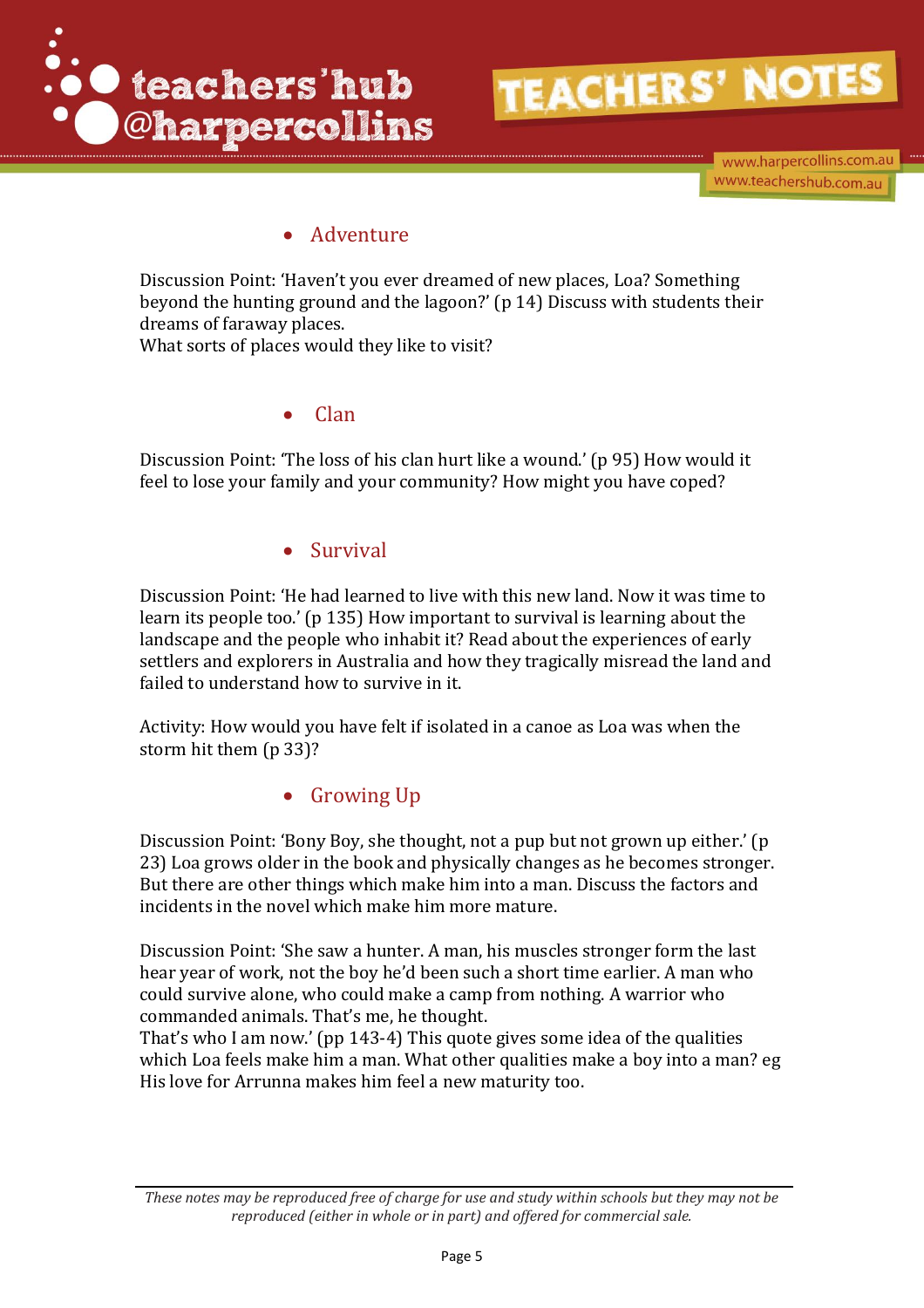

www.harpercollins.com.au www.teachershub.com.au

# Curriculum Topics

### Literacy and Language

Chapters are narrated from the alternate third person personal perspectives of Loa and the dog.

Discussion Point: How important was it that the story be told from both perspectives and why?

Loa's night in the canoe in a storm is an exciting event (p 33) described in a very cryptic short chapter. This is a difficult thing to do; to describe an event from one person's perspective. Compare Loa's version of the event to the dog's perspective on the storm (pp 34-5).

The story is narrated in short, sharp and very concise sentences and chapters which enhance pace and suspense.

Activity: Read 'But today he was a man ... His spear was good.' (p 3) Re-write this paragraph using your own words. Compare the two versions by reading them aloud.

Descriptions of Landscape 'the earth between them a patchwork of cracks, parched from the sun. It looked like a land crying for water to make it live.' (p 68)

Activity: Choose a description which evokes a feeling like this, and draw a picture of what it suggests to you.

Activity: Create a Book Trailer for this novel. [See Bibliography below.] Activity: Design a Book Cover for this novel.

Jackie French often chooses an aspect of history in her novels and then creates a fictional account of it. This is sometimes called 'faction' and is an interesting way of telling about history and culture and far more likely to engage a reader's attention. This novel imagines how the dingo came to the continent of Australia.

Activity: Choose an historical event which interests you. Then write a short story in a factional way.

*These notes may be reproduced free of charge for use and study within schools but they may not be reproduced (either in whole or in part) and offered for commercial sale.*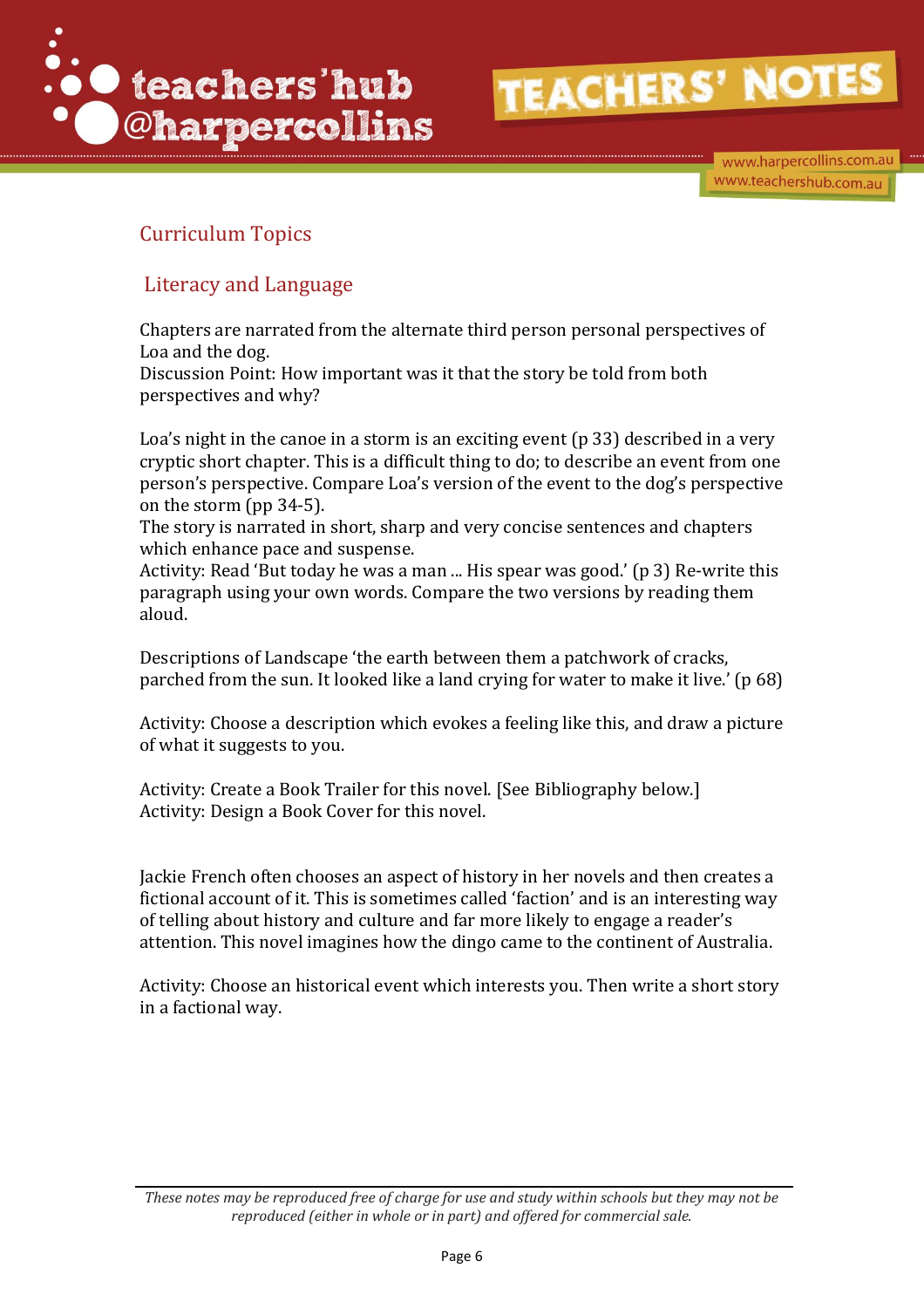

www.harpercollins.com.au www.teachershub.com.au

The novel falls into the classic genre of an adventure story and an animal story in which man and beast battle the elements.

Activity: Read and compare novels such as The Call of the Wild by Jack London, The Incredible Journey by Sheila Burnford, The Island of the Blue Dolphins by Scott O' Dell and Sounder by William H. Armstrong. Read other survival stories such as To Die For by Mark Svendsen.

This is a rite of passage story as well; it is about a boy and a dog growing up. Discussion

Point: Discuss the trope of a rite of passage narrative and find other stories which are based on a similar idea.

#### SOSE

Marriage Customs 'This was a big thing – to leave his clan, to try to find a wife all by himself' (p 21) The story opens with young Leki about to be married to Bu, a man in a neighbouring clan. When Loa later falls in love with Arrunna he must behave in a certain way to earn the clan's respect. Activity: Research Aboriginal marriage customs and beliefs.

Food 'The world was full of food.' (p 20) Loa has learned from his elders about eating off the land and is very adept at finding food. Activity: Research Aboriginal foods and cooking.

If a white man had been in the same environment, many of the foods would have been considered inedible.

Discussion Point: 'Flying fox and crab were good food, but both had to be cooked.

Some foods like pandanus nuts killed you if you ate them raw. Others made her sick.' (p 77) People who are unused to bush food can make terrible mistakes in eating raw foods. Read about the dangers of bush food as well.

Crafts 'He could use the leaves to make fibre for nest and cord too.' (p 91) Loa uses his knowledge of various traditional crafts to help him survive in this new place. He also makes a spear point out of wax (p 80).

Activity: Choose a simple activity suggested in this novel and make it with your students.

Male Initiation 'And he'd be a hunter. A man.' (p 80) Activity: How important is hunting in the initiation of a man in Indigenous cultures?

*These notes may be reproduced free of charge for use and study within schools but they may not be reproduced (either in whole or in part) and offered for commercial sale.*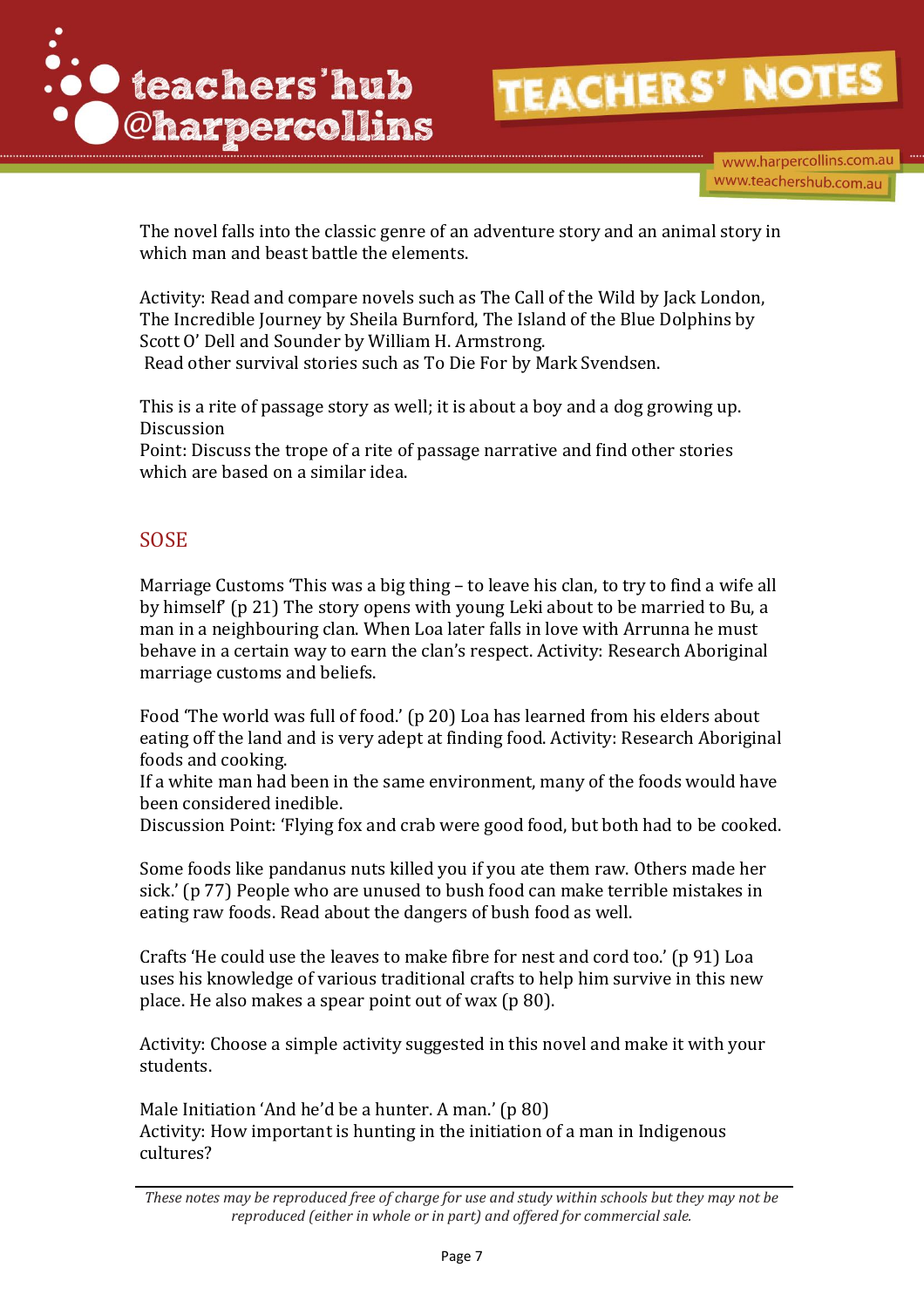

#### Science

#### Dingoes

'This land was empty. It had no dogs at all.' (p 74) Read Jackie French's Notes

About dingoes and other related topics [See Author's Notes pp 154-163] and then research the topic further. [See Bibliography below.] Discussion Point: Ask students some simple questions about dingoes. [See Questions below for some examples.]

#### Seasons

Discussion Point: In this story the seasons are very important – Dry/Thunder/Rain (Wet) and the Season of Fruit and Flowers frame the narrative and drive the story since Loa and the dog have to respond to the seasons in adapting to this land. Divide a large piece of art paper up into a weather chart in four panels and depict Loa and the dog doing something appropriate to the weather in each of the panels. .

#### Fire

'The fire was more than warmth, more than good meals to come. Fire was a way of saying to the darkness: I am here.' (p 90) Activity: How important was fire in Aboriginal cultures? Read about how Indigenous peoples have used it and controlled it.

#### Geography of Ocean/Island

Activity: Study a map of the area between Timor and the Australian mainland and find out what you can about the topography of that area.

#### Cycle of Life

#### Discussion Point:

'It was a song of loss, of understanding. It said, "I am here, and you are there" ' (p 130) When the puppy is killed and then two of the other puppies go off to find their own territory, the novel shows that the cycle of life demands both loss and renewal.

Discuss the role that predators play in this cycle, and how the seasons also play a part in the biological and ecological cycle.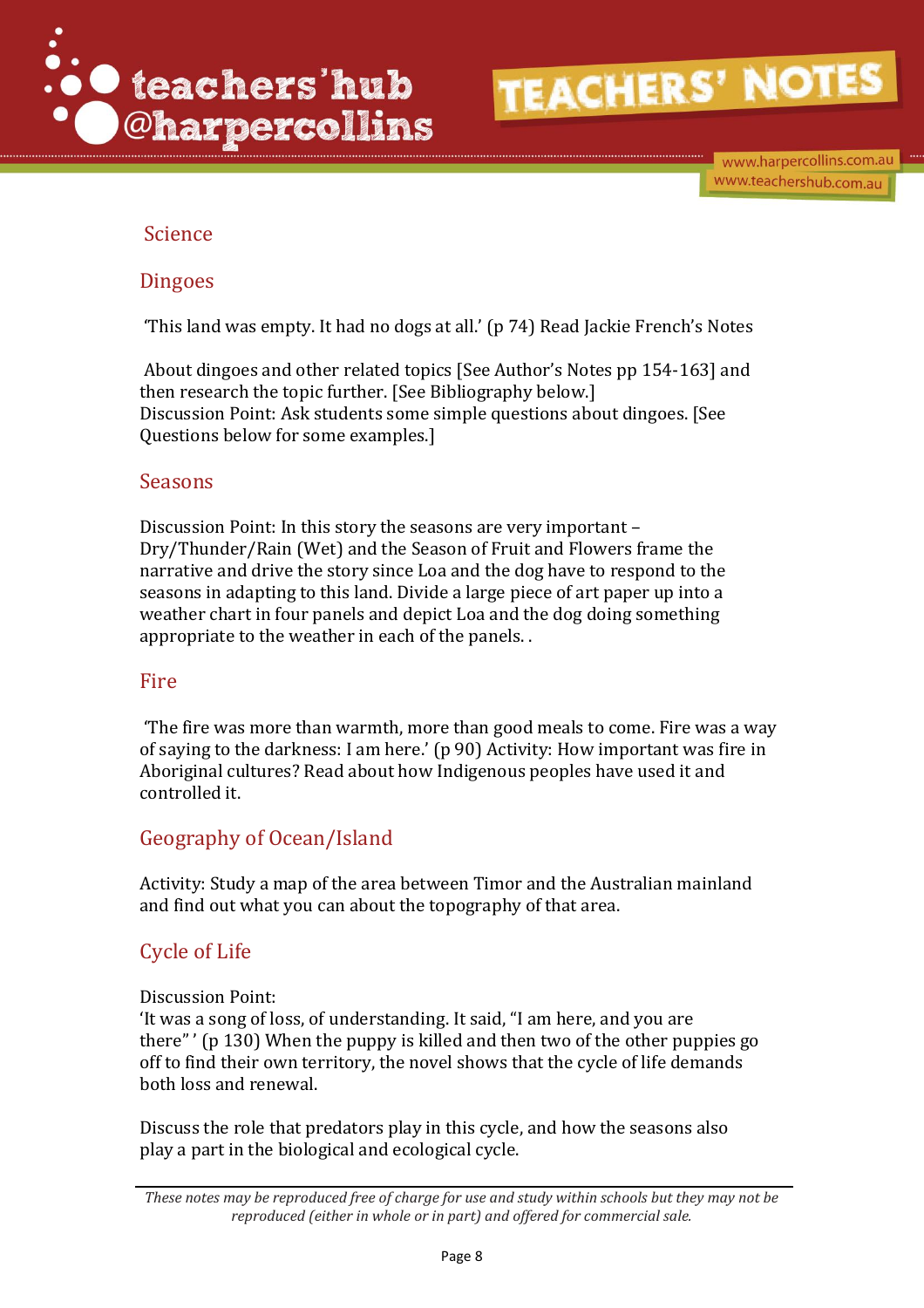

www.harpercollins.com.au www.teachershub.com.au

# Questions for reading and discussion

- 1. When did dingoes come to Australia?
- 2. Why are they becoming an endangered species?

3. Loa and his friend Leki both travel to new places. Read about the migration of Indigenous peoples in our region 2000 years ago.

4. This is a story about growing up. What makes a boy into a man? Loa and Leki both accept that they need to leave home. Is this an important part of growing up? Discuss.

5. Which incidents in this novel reveal the gradual growth of trust between boy and dog?

6. What role did the seasons play in the novel?

7. Which aspects of the Loa's culture interested you and why? Research them further.

8. What might have happened if Loa had stayed on the island?

9. Crocodiles are a constant worry to Loa and the dog. How would you protect yourself from a crocodile if travelling in their territory?

10. What is the central theme of this novel?

#### Key Learning Outcomes:

Have students write a brief summary of what they learned about the environment from reading this novel.

Invite students to write a survival story in the style in which this is narrated. Discuss the boy's journey and what he learned on the way. Create a visual response to this text either in a collage work on paper, or a sculpture using techniques such as papier mâché or clay moulding. The novel has a sub-title: how did students interpret that sub-title?

*These notes may be reproduced free of charge for use and study within schools but they may not be reproduced (either in whole or in part) and offered for commercial sale.*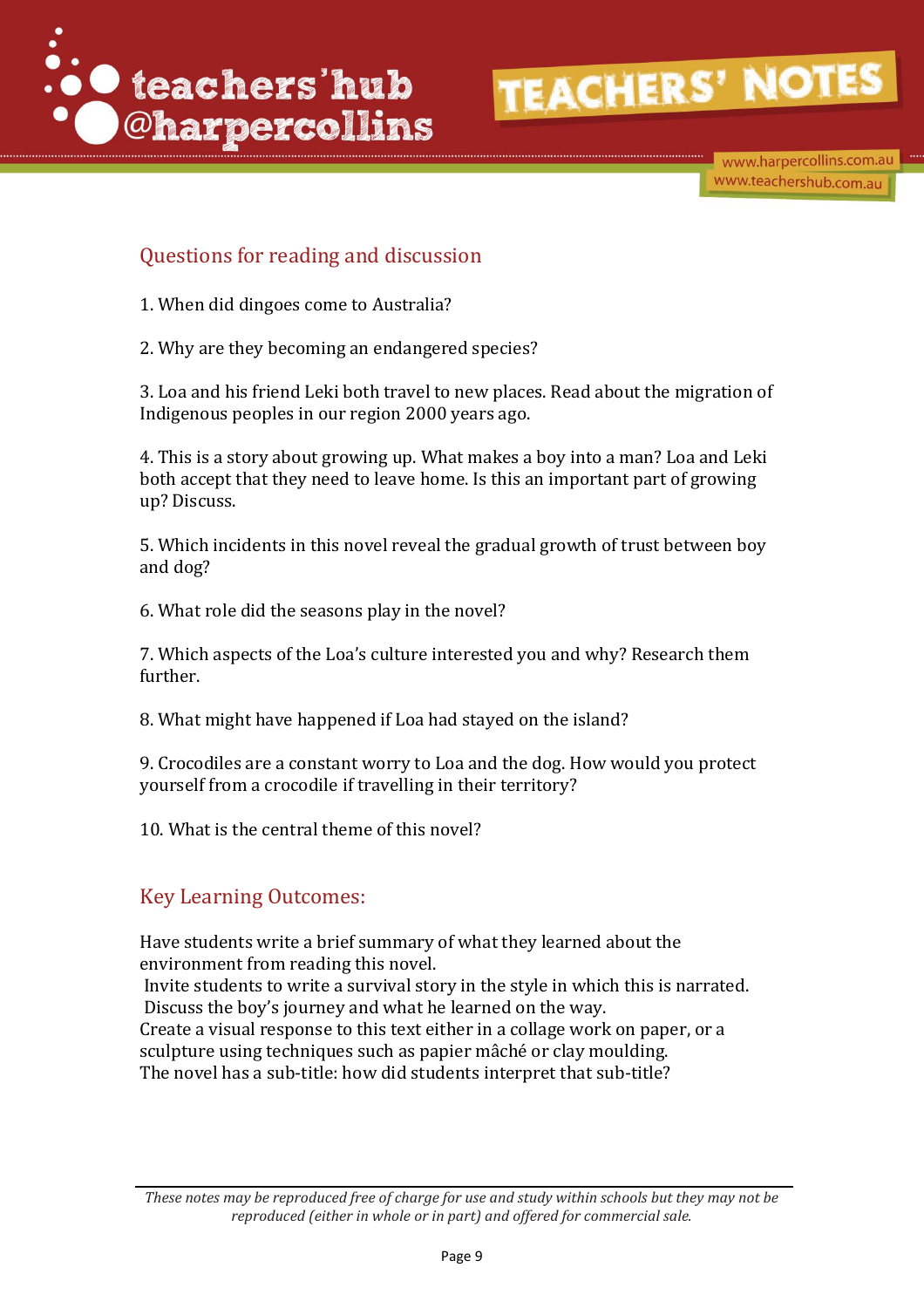

www.harpercollins.com.au www.teachershub.com.au

# Conclusion

The novel begins 'It was a bad day to be a rubbish dog' (p 10) and ends: 'It was a good day to be a dingo.'(p 153) Jackie French has written a tribute to the friendship between a man and a dog. But she's also posed a hypothetical history of the dingo and how it made its way to Australia. By the end of the book, the rubbish dog is not a rubbish dog anymore but a fierce warrior. Just like Loa himself.

# Bibliography

Non-Fiction Sources

Crew, Gary.' Fiction, Nonfiction and the Limits of Faction' Magpies, Vol 19, Issue 2, May 2004, pp 8-10.

Disher, Garry & Caswell, Brian, 'Looting the Past & Predicting the Future' in Time Will Tell:

Children's Literature into the 21st century: Proceedings from the Fourth National Conference of the Children's Book Council of Australia Adelaide, 1998, edited by Sieta van der Hoeven. CBCA,

1998, pp 81-5.

French, Jackie, Catherine Jinks and Kelly Gardiner 'Historical Fiction: Parting the Veil' Magpies Vol 21, No 2, May 2006, pp 4-6.

Gleeson, Libby 'Writing Historical Fiction My Story Series' Magpies Vol 16, No 4, September 2001, pp 12-4.

'Parting the Veil: Writing Historical Fiction Comments by Three Writers' Magpies, Vol 21, Issue 2, May 2006, pp 4-6, 8-9.

Turton, Rayma 'Know the Author: Jackie French' Magpies Vol 15, No 5, November 2000, pp 14- 16.

Wheatley, Nadia 'History Alive' Magpies Vol 16, No 4, September 2001, pp 8-11.

Non-Fiction Websites

Immigration History of Australia, 2012, retrieved from http://en.wikipedia.org/wiki/Immigration\_history\_of\_Australia

Australia 50,000 Years Ago, 2012, retrieved from

*These notes may be reproduced free of charge for use and study within schools but they may not be reproduced (either in whole or in part) and offered for commercial sale.*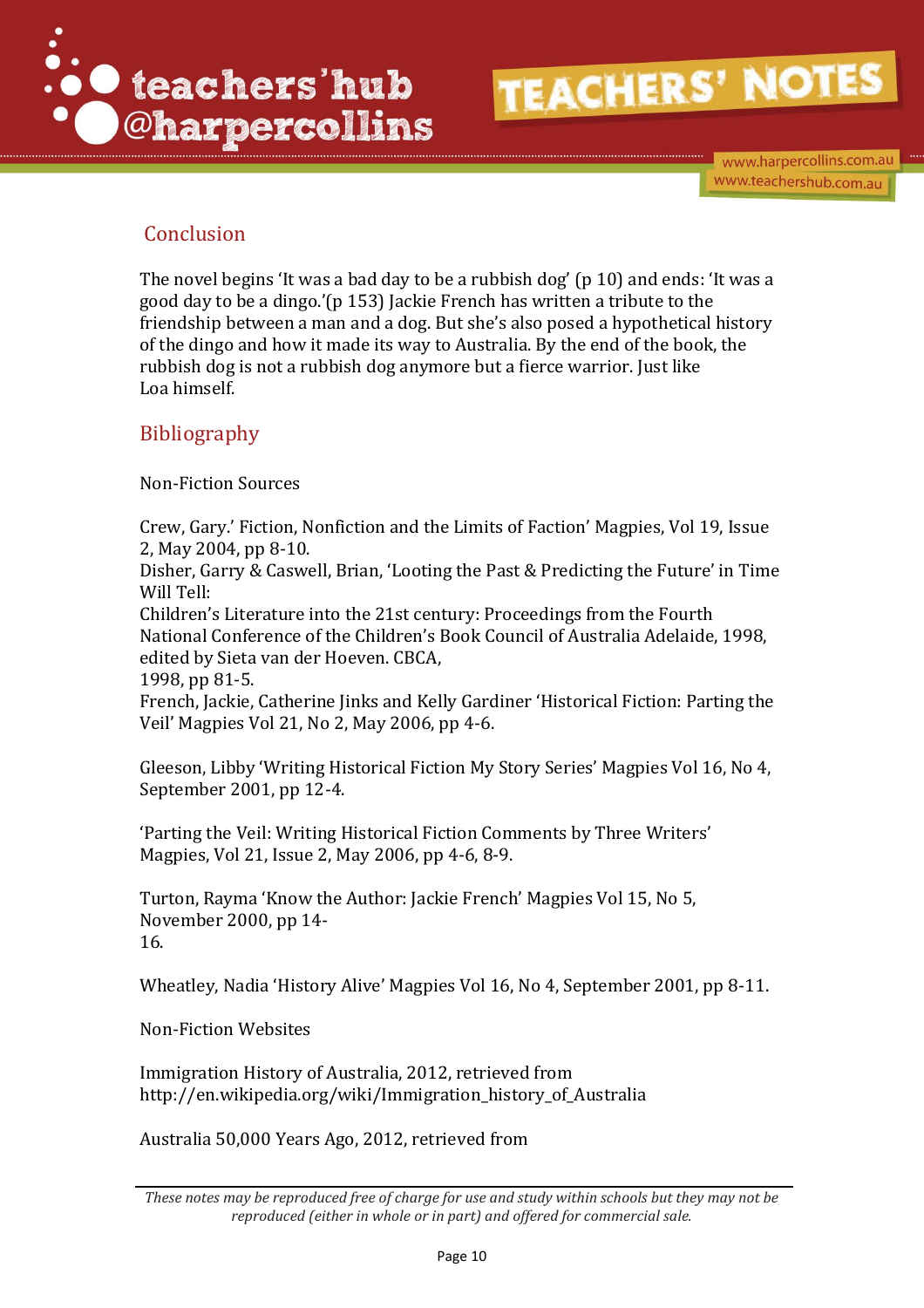

www.harpercollins.com.au www.teachershub.com.au

http://www.migrationheritage.nsw.gov.au/objects-throughtime/essays/50000-years-beforepresent/

Bushfood, 2012, retrieved from

http://en.wikipedia.org/wiki/Bushfood

Bush Tucker Plants, 2012, retrieved from

http://www.teachers.ash.org.au/bushtucker/

Dingos, 2012, retrieved from

http://www.kidcyber.com.au/topics/dingo.htmDingoes

Dingoes, 2012, retrieved from

http://www.derm.qld.gov.au/wildlifeecosystems/wildlife/living\_with\_wildlife/d ingoes/index.htmlHunting

Fauna of Australia, 2012, retrieved from

http://en.wikipedia.org/wiki/Fauna\_of\_Australia

Web Sources on Book Trailers

Book Trailers - Resources: Ipswich District Teacher Librarian Network http://learningplace.com.au/deliver/content.asp?pid=41987

'Book Trailers' Insideadog

http://www.insideadog.com.au/teachers/book-trailers

'Book Trailers: Movies for Literacy

http://www.homepages.dsu.edu/mgeary/booktrailers/

'The Best info About Book Trailers' Fiction Notes http://www.darcypattison.com/marketing/book-trailers/